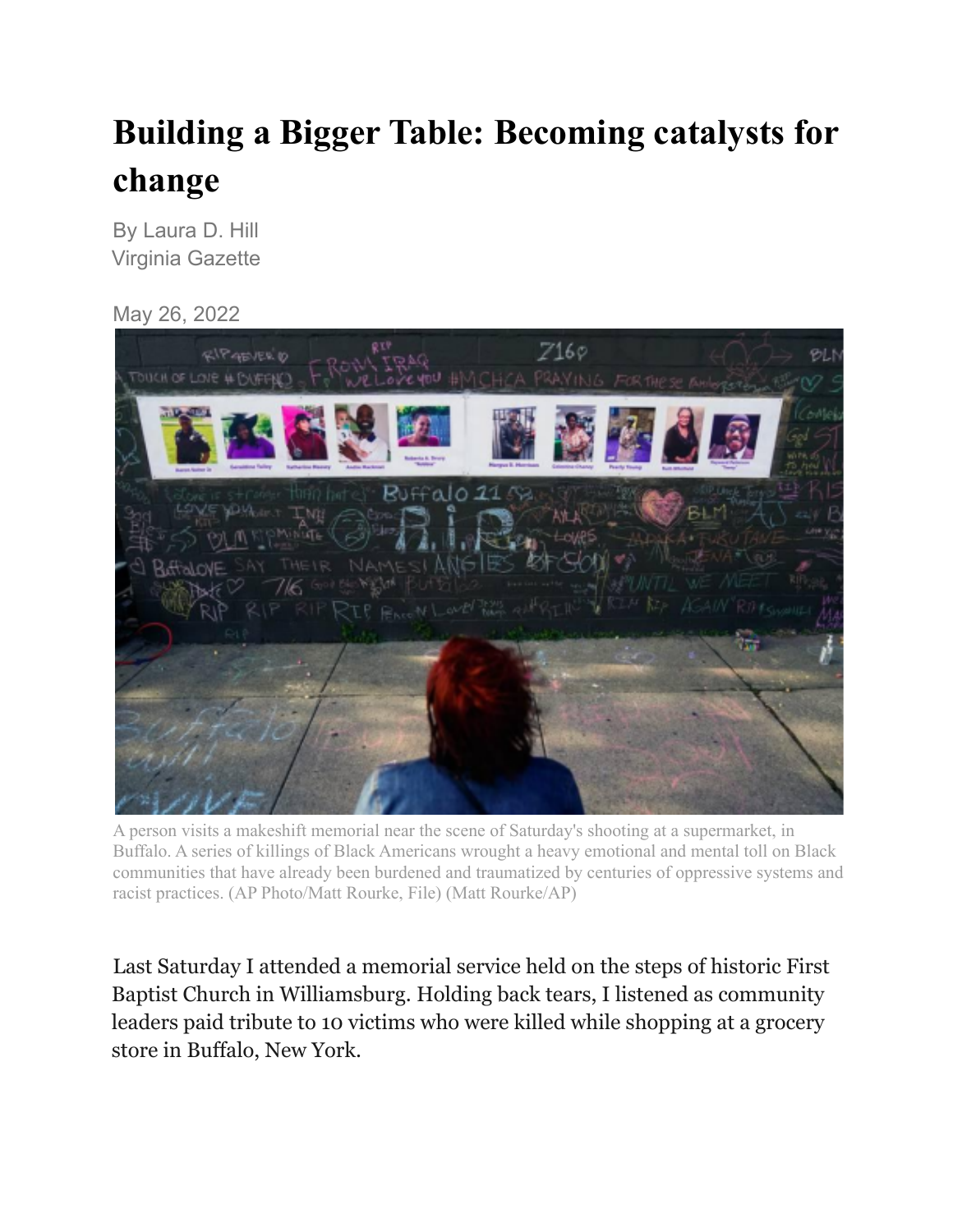They were ordinary people, leading ordinary lives — a grandmother, a sister, a son, a father, a cousin, a daughter and a mom. The common denominator was they went shopping on May 14th at their neighborhood grocery store and they had brown skin.

As the church bell rang out 10 times in honor of each person, I looked around and noticed downcast faces in the diverse crowd of about 40 people who were on hand.

I had mixed feelings. On one hand I was proud that the community stood in solidarity with a nation mourning after another hate-fueled tragedy. On the other hand, I found myself wondering, "How can Americans respond to racial violence with mourning, yet not take concrete steps to help prevent it?"

After all, this was not an isolated incident. Nearly seven years ago, 21-year-old Dylan Roof, an admitted white supremacist, walked into a historic Black church in South Carolina and murdered nine members who were attending a Bible study. The nation mourned. President Obama visited Charleston to offer condolences, as family members buried their loved ones and sought to rebuild lives torn apart by racial trauma.

Yet, racial violence reared its head again. In October 2018, there was a mass shooting at Tree of Life synagogue in Pittsburgh where 11 Jewish people were killed. A year later, 29 Hispanic and Black lives were cut short after shooting sprees in Dayton, Ohio and El Paso, Texas. Then last year, six Asian women in greater Atlanta were hate crime victims.

That's 55 people gunned down while shopping for groceries, attending religious services, walking down the street and visiting a spa. Add in the hundreds of survivors, recovering from gunshot and/or emotional wounds, and a fuller picture emerges of a national crisis. According to FBI 2020 statistics, 61.9% of hate crime victims were targeted because of their race, ethnicity or ancestry.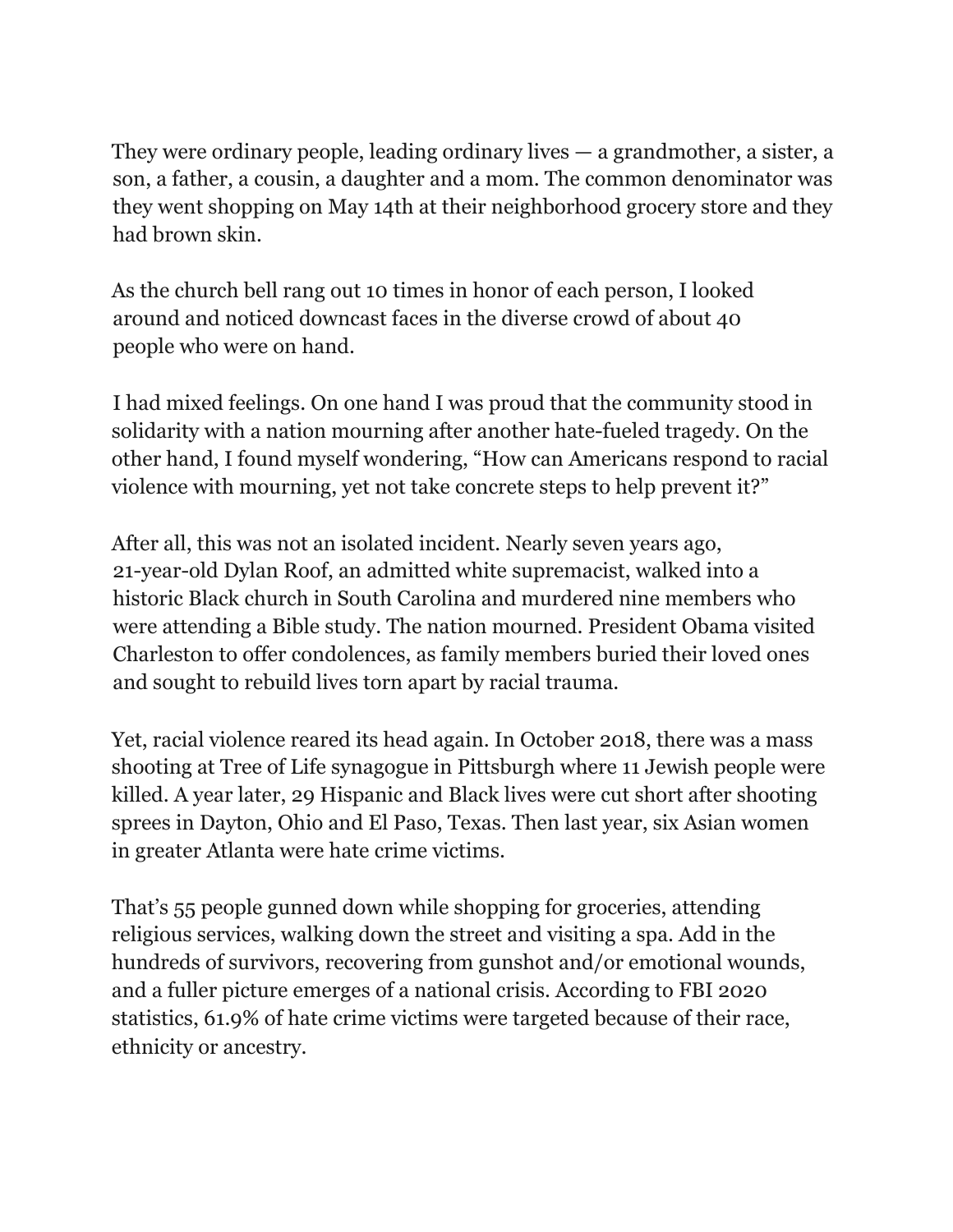How do we become catalysts for change, as our nation groans under the heavy weight of racial violence?

First, resist the urge to remain silent or neutral. This is the wide path that many people find themselves on due to fear, indifference or the misguided notion of keeping peace. Living in denial won't make this go away.

Human rights activist Bishop Desmond Tutu warned, "If you are neutral in situations of injustice, you have chosen the side of the oppressor."

Next, support legislation to restrict the purchase of assault weapons. Surely, enabling people to walk around with loaded assault rifles to murder innocent adults and children was not what the framers of the Second Amendment had in mind.

Next, adopt the HGTV mantra — start at home. Educate yourself and family about racism and the many forms of racial hatred that it has spawned. Then build a bigger table by intentionally looking for opportunities to enjoy authentic relationships with people who don't look like you.

Next, build a bigger table in your workplace and community by hosting discussions about racial issues. Make space at the table for those who have experienced harm and listen to their truths. Just in case you're feeling a little apprehensive, Coming to the Table-Historic Triangle can provide experienced facilitators to tactfully guide you through this process.

Finally, support local organizations that are advocating for racial justice and equity, such as the Village Initiative for Equity in Education, NAACP, Williamsburg Action and the WJCC Coalition for Social Justice.

When we come together to create a more responsible community, we all win!

*Laura D. Hill is the founder and director of Coming to the Table-Historic*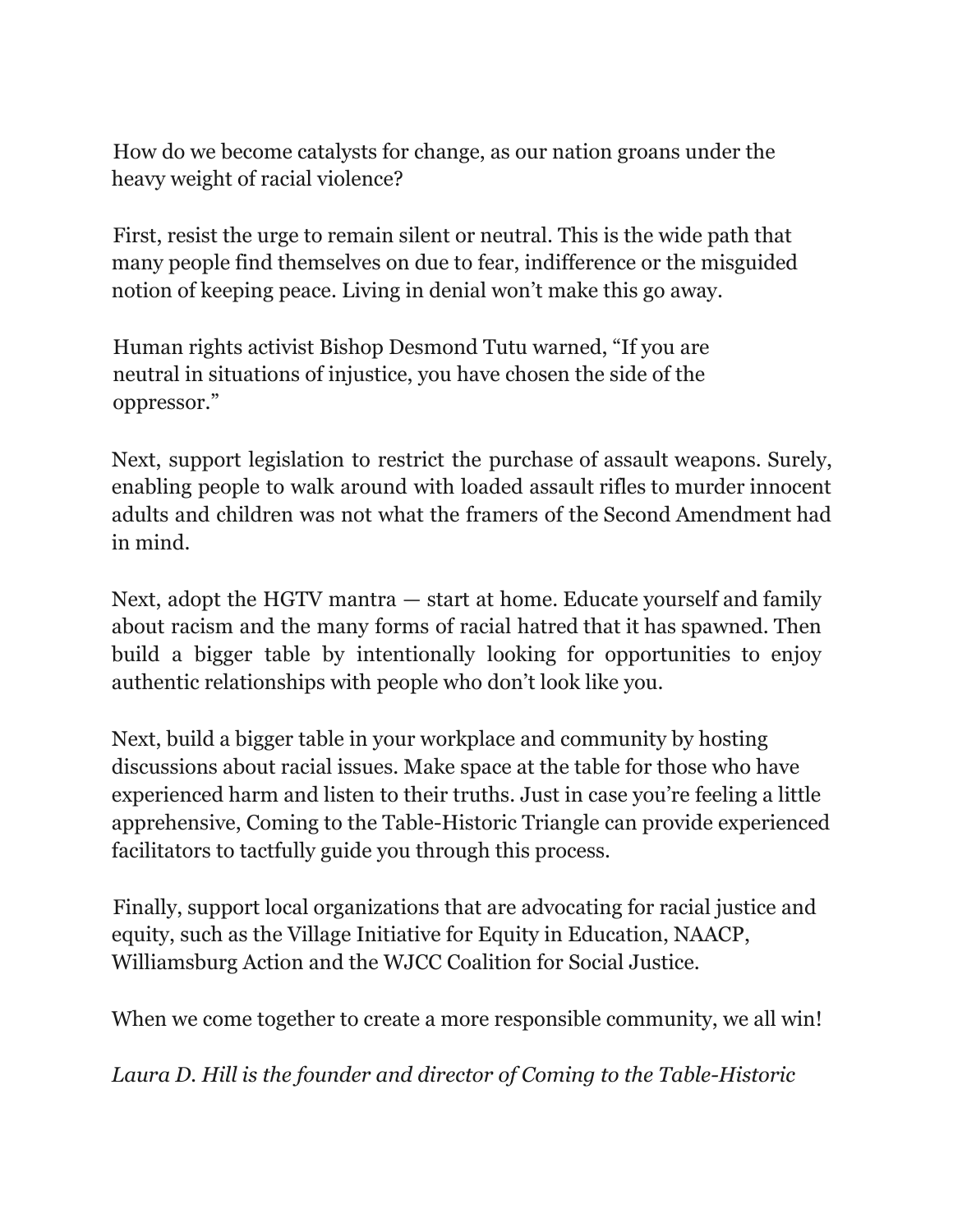*Triangle, the local chapter of a national racial reconciliation organization. Learn more about her work at Comingtothetable-historictriangle.org.*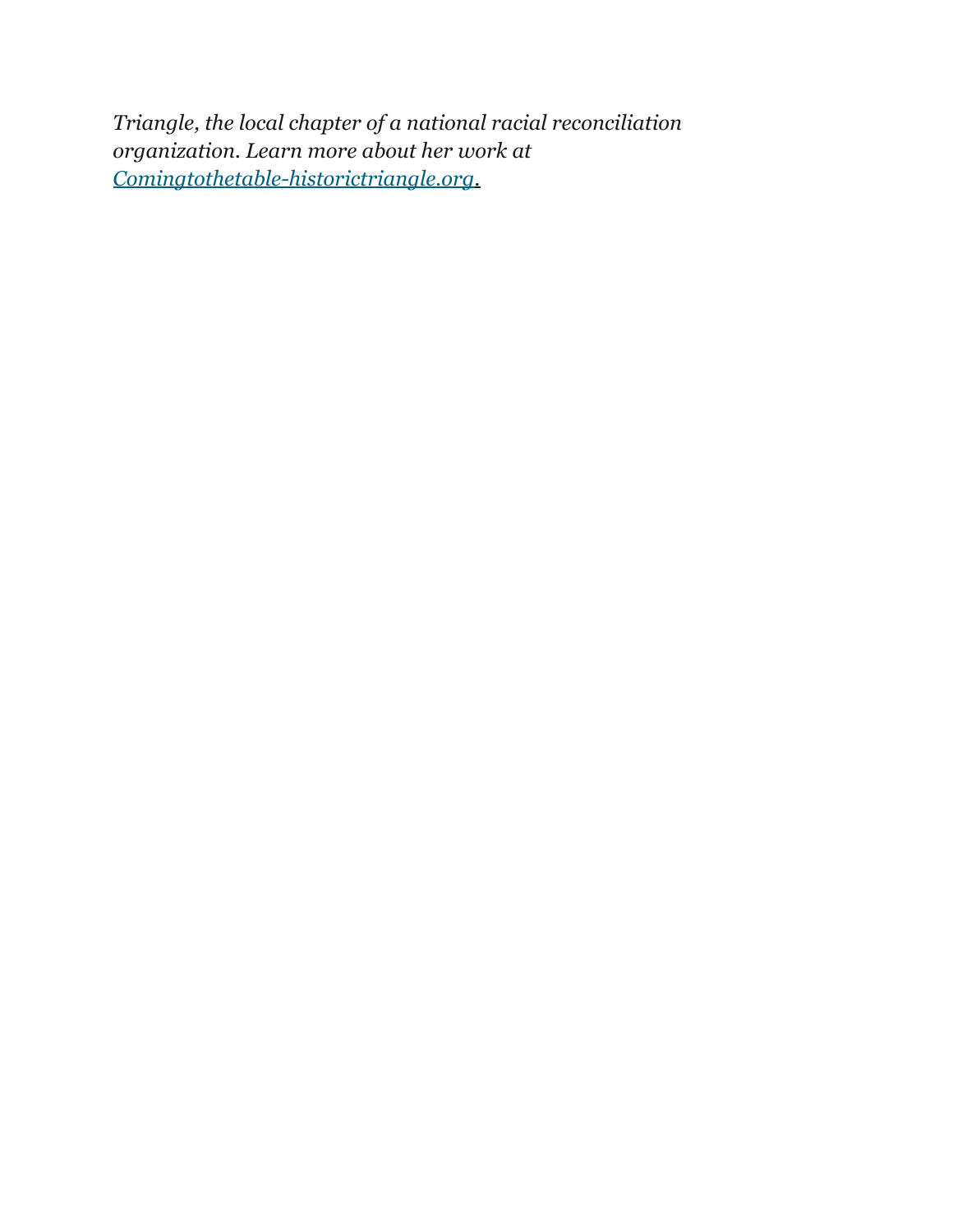## **Building a bigger table at William & Mary**

By Laura D. Hill Virginia Gazette

May 07, 2022



A rendering of William & Mary's Hearth: Memorial to the Enslaved. Courtesy of Baskervill (HANDOUT)

Today marks the dedication of the College of William & Mary's Hearth: Memorial to the Enslaved. This is an important milestone in the college's 329-year history, especially in today's climate. Lately, there has been an alarming increase in legislation to stop teaching about America's racial history.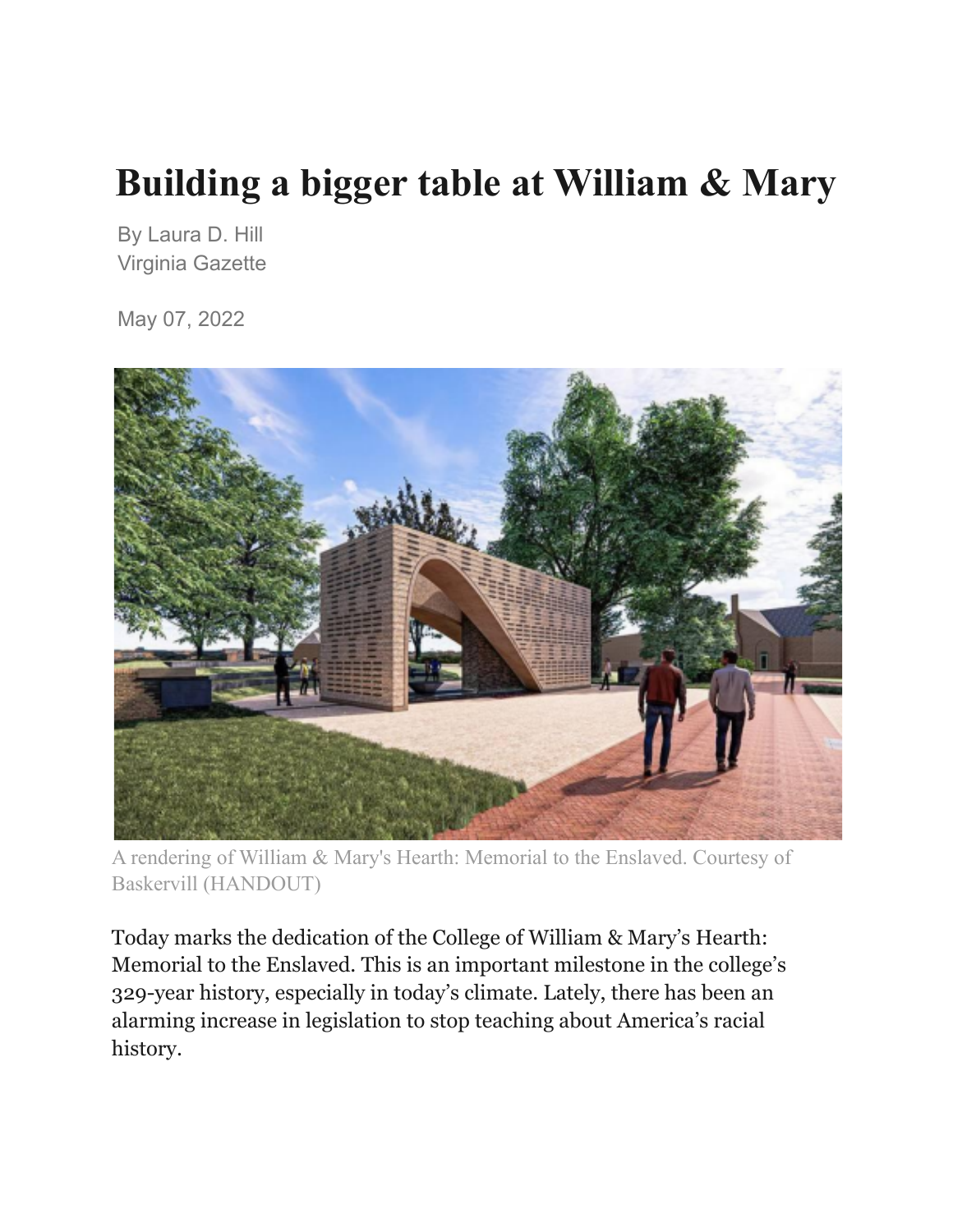Since 2009, William & Mary has been uncovering its nearly 170-year history of slavery. But it wasn't always this way.

I first toured the sprawling campus in fall 1985 while preparing to submit my admission application. I do not recall hearing anything about slavery, despite the fact that there was a provision for slavery in the college's 1693 royal charter and some of the Africans that William & Mary enslaved built parts of the campus.

I was perplexed. How could the oldest college in the south and second oldest college in the nation not have ties to slavery? Moreover, what did this obvious omission say about its commitment to excellence?



Fast forward to 2009.

I was living in Greater Williamsburg with my husband and two school-aged children, when I learned that William & Mary's Board of Visitors had acknowledged its slavery history, which spanned more than half the number of years of its existence.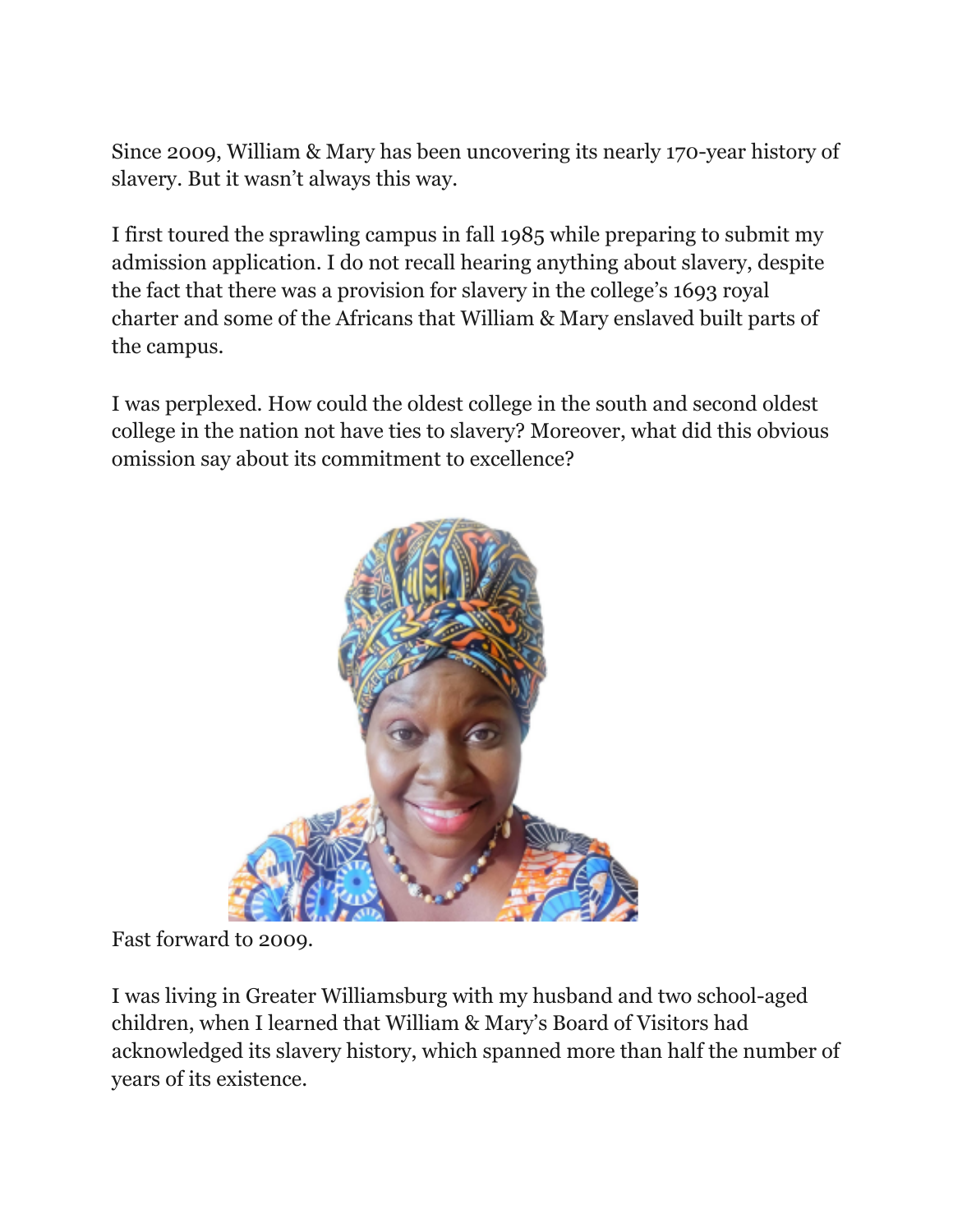My mouth dropped! This represented a 360-degree turn; one I am proud that William & Mary's leadership chose to make. It would take Harvard University, America's oldest college, another 13 years to follow their lead.

Last week Harvard's president, Lawrence Bacow, acknowledged Harvard's nearly 150-year history of slavery dating back to its founding in 1636. In an effort to make amends, Harvard is earmarking \$100 million to create a reparations fund. This decision comes one year after the Virginia General Assembly passed a law requiring five Virginia public colleges to provide reparations to descendants of people the colleges enslaved.

At both William & Mary and Harvard, African American women are leading their institutions along paths of truth-telling and reparative acts. Jody Lynn Allen is the director of the Lemon Project, William & Mary's reconciliation initiative, while historian Tomiko Brown-Nagin chaired the newly released report, "Harvard & the Legacy of Slavery."

When the community gathers to celebrate the dedication of William & Mary's memorial, I will be nearly 3,000 miles away. For the past three days I have been in Sacramento, California, attending a Coming to the Table leadership retreat. As I prepare to board the flight to go home, thoughts about missing this history-making event have already been tossing around in my mind.

Will the unveiling of Hearth: Memorial to the Enslaved be another "kumbaya moment?" Will people gather to reflect on racial injustices, shake their heads, walk away and do nothing? Or will they embrace the "journey of reconciliation" that embodies the mission of William & Mary's Lemon Project?

The transforming journey of reconciliation begins with the decision to build a bigger table. It involves offering people who don't look like you a seat at the table. Along the way, it calls for being open to re-educating yourself about America's history, which is marked by racial injustices. It ends with making and fulfilling tangible commitments to "do something" to help those who are still tasting the bitter fruit of disenfranchisement, based on the color of their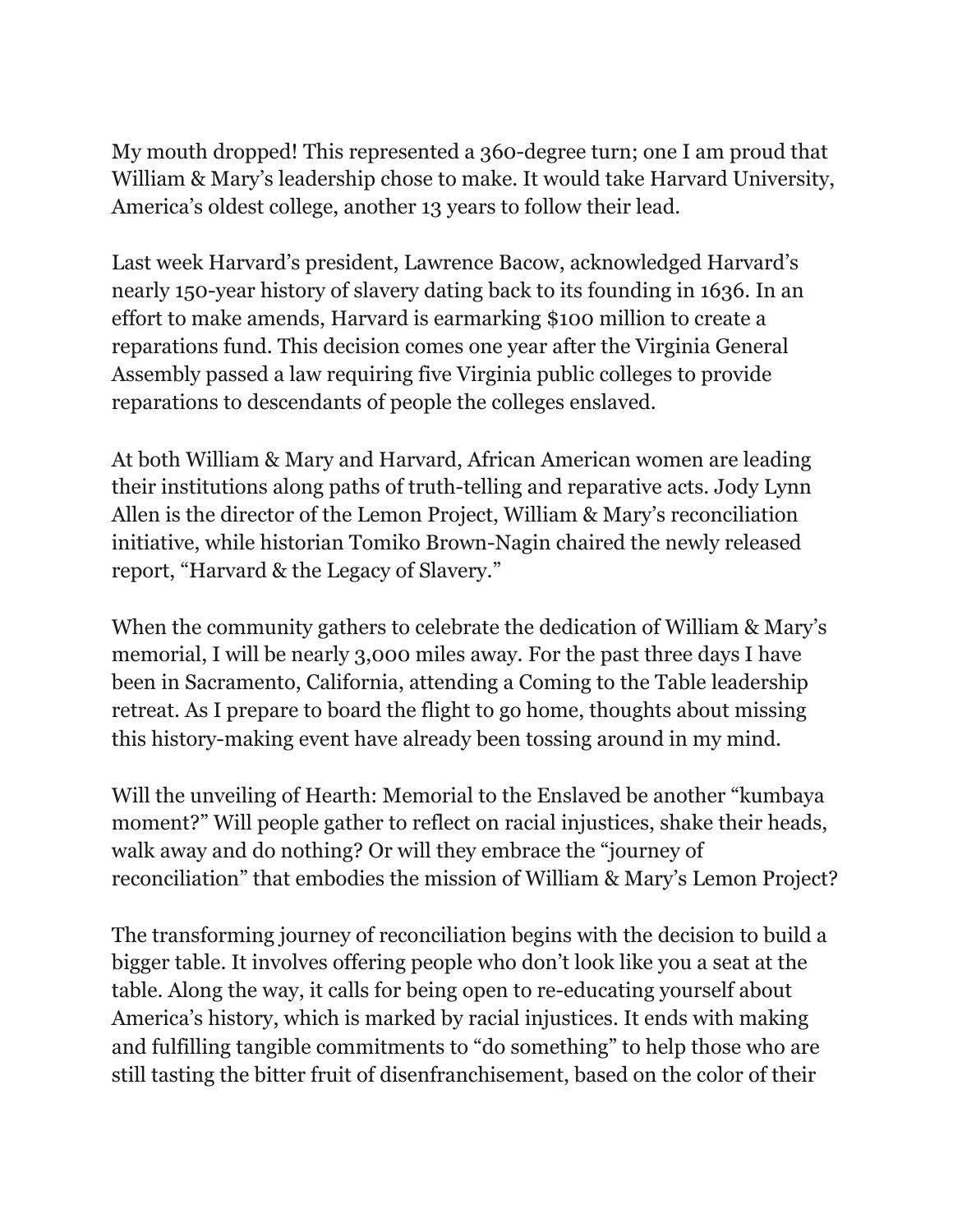skin.

Former South African president and civil rights icon Nelson Mandela rightly said, "It is in your hands to make a difference."

When I return home I will be refreshed and ready to create more opportunities for civil discussions and programs aimed at equipping people to experience racial healing and reconciliation. I hope to see you at the "Table!"

When we come together to create a more just and welcoming community, we all win!

*Laura D. Hill is the founder and director of Coming to the Table-Historic Triangle, the local chapter of a national racial reconciliation organization. Learn more about her work at Comingtothetable-historictriangle.org.*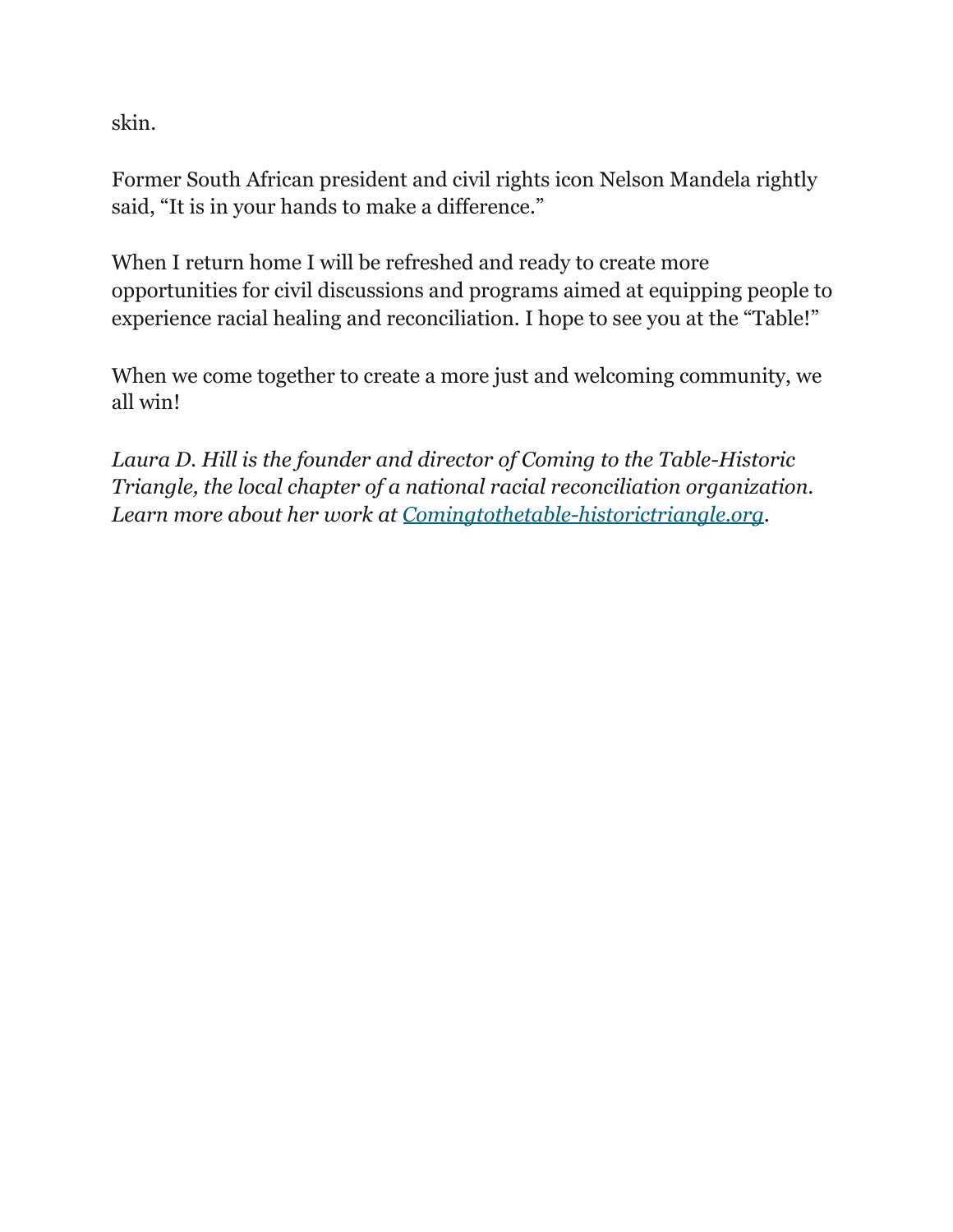## **Building a bigger table: We all win when we come together**

By Laura D. Hill Virginia Gazette

April 23, 2022



This is the first article for my new column, "Building A Bigger Table."

Now, you may be thinking, that's an odd name for a column. What does it mean? Glad you asked.

When I think of building a bigger table, I reflect on Thanksgiving dinners during my childhood. In anticipation of being joined by extended family and friends, my dad would add a leaf to the dining room table to create more space. When our guests arrived, we sat down together to enjoy a mouthwatering Butterball turkey and Smithfield ham, along with southern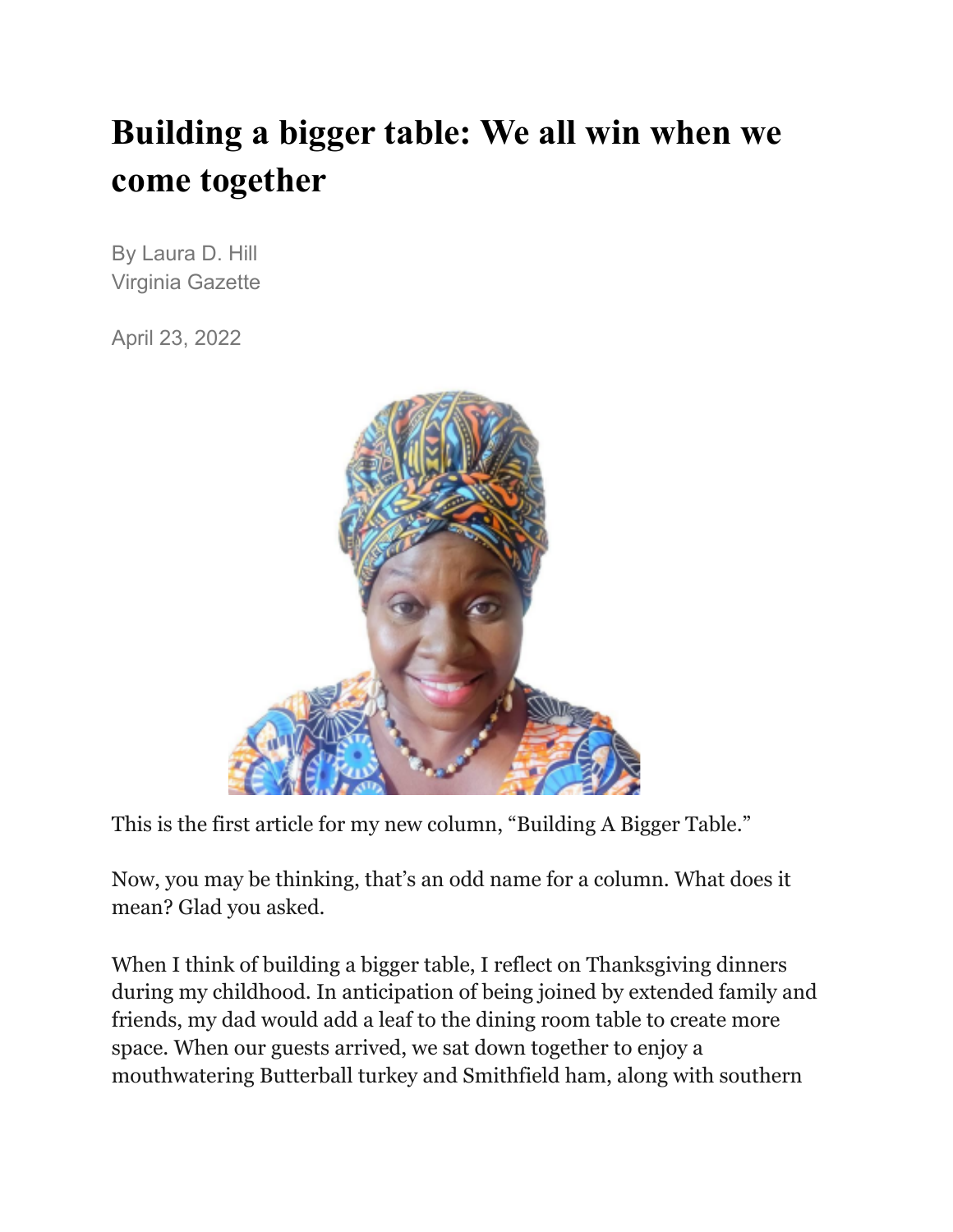soul food mixed with lively discussions.

In the 1970s, there were no cell phones or hand-held electronic gadgets competing for our attention. Everyone was present and engaged in mostly pleasant conversations. Yet, there were times when the conversations turned to politics, and adult voices grew louder and contentious.

One conversation that I fondly remember was a discussion about president Richard Nixon's Watergate scandal. I was baffled when I heard the term "watergate." My 8-year-old mind kept trying to picture a gate made out of water.

Regardless of the conversation topics, we left the table satisfied. Our bulging stomachs were full; we had spent quality time face-to-face with loved ones; we gained a better understanding of one another's views and we looked forward to the next opportunity to come together.

"Building a Bigger Table" is dedicated to creating space for more voices and issues impacting the Historic Triangle community. As the leader of Coming to the Table-Historic Triangle, I design community programs to bring diverse people together to have civil conversations about race. This column is my way of extending our table.

We can all agree that the past couple of years have been challenging times. Americans have navigated national, political and social unrest that threatened the unity and democracy of our nation, while, at the same time, endured a global pandemic that claimed the lives of nearly 1 million of our fellow Americans.

As the light at the end of the coronavirus tunnel comes into view, many are longing to get back to "normal." However, the pandemic uncovered racial disparities in health care, education, housing and employment that clearly demonstrated that normal was not working for millions of people. We now have an opportunity to redefine what "normal" becomes, not only for ourselves but for future generations.